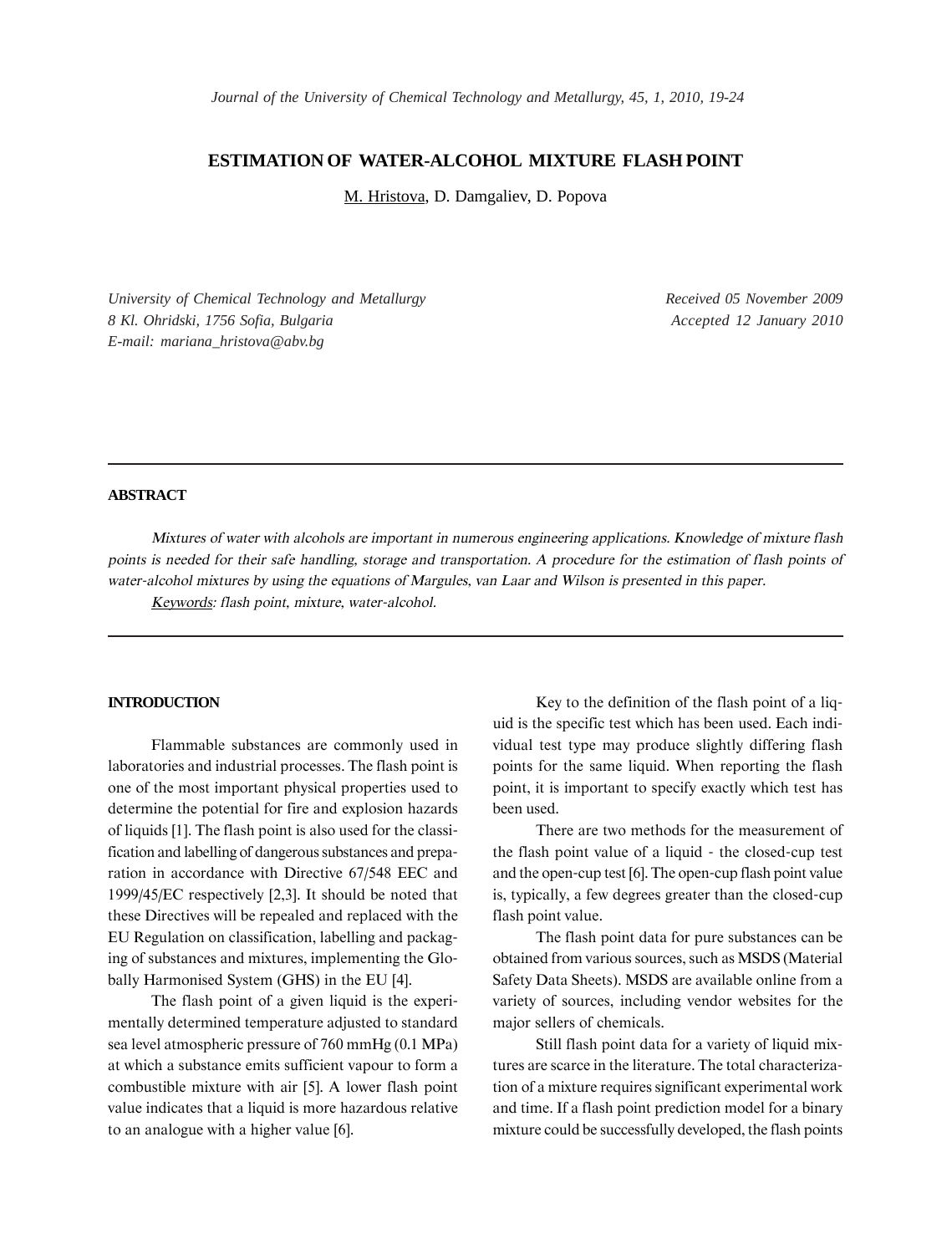of various liquid solutions would be predicted relatively easily from a limited number of initial data.

Several methods have been developed for the prediction or estimation of the flash points of pure compounds and mixtures. We recently published a review of most of these methods [7].

The purpose of this work is to develop a procedure for the estimation of flash points of binary aqueous-organic solutions by using the equations of Margules, van Laar and Wilson as well as to estimate their advantages.

Mixtures of water with alcohols are important in numerous engineering applications. Aqueous solutions of various alcohols were selected for investigation in this study.

## **THEORETICAL**

The properties of mixtures are difficult to predict, because a simple mixing rule will not work when interactions among the mixture components are strong [8]. The flash point of a liquid mixture depends on the composition of the mixture and on the types of chemical involved.

Mathematically, the flash point is the temperature at which the vapour pressure is equivalent to the lower flammable limit in air:

$$
LFL_i = \frac{P_{i,fp}^{sat}(T_f)}{P}
$$
 (1)

where:

 $P_{i, fp}^{sat}(T_f)$  - vapour pressure at the flash point temperature, ĸ∏a;

 $\Pi$  - ambient pressure,  $\kappa \Pi$ a.

The vapour pressure of a mixture and consequently - its flash point is affected by the predominant interactions (intermolecular forces) among the molecules.

The flash point of a binary mixture can be estimated by the model developed by Liaw et al. [9]:

$$
\sum_{i=1}^{2} \frac{x_i \gamma_i P_i^{sat}}{P_{i,fp}^{sat}} = 1
$$
 (2)

where  $x_p \gamma_p P_i^{sat}$ , and  $P_{i,fp}^{sat}$  are the mole fraction, activity coefficient, vapour pressure at temperature T, and vapour pressure at the flash point of the mixture components, respectively. This model is the result of combination of equation (1) with a Le Chatelier's rule for the flammable vapour-air mixture of two components with the assumption that the liquid and vapour phase of the mixture are in equilibrium, and the vapour phase is behaving as an ideal gas.

Thermodynamically, the relation between an ideal vapour and a non-ideal liquid is represented in equation  $(3)$ :

$$
y_i P = x_i \gamma_i P_i^{sat}
$$
 or  $y_i = \frac{x_i \gamma_i P_i^{sat}}{P}$  (3)

The flash point of a binary mixture can be estimated by equation (4):

$$
\frac{x_1 \gamma_1 P_1^{sat}}{P_{1,fp}^{sat}} + \frac{x_2 \gamma_2 P_2^{sat}}{P_{2,fp}^{sat}} = 1
$$
\n(4)

The temperature that satisfies equation (4) is the flash point temperature of the mixture.

A binary aqueous mixture contains water and a flammable component. Water is a non-flammable component, and therefore has no  $T_f$ . The lowest flash point that these mixtures can exhibit is the flash point of the flammable component. The prediction model for aqueous solutions is a reduced version of the original Liaw model [10]:

$$
\frac{x_1 \gamma_1 P_1^{sq}}{P_{1,fp}^{sat}} + \frac{x_2 \gamma_2 P_2^{sat}}{P_{2,fp}^{sat}} = 1
$$
\n(5)

Water is assumed to be component 1 and the flammable compound is component 2. From equation (5)  $P_2^{sat}$  is:

$$
P_2^{sat} = \frac{P_{2,fp}^{sat}}{x_2 \gamma_2} \tag{6}
$$

Antoine's equation may be used to estimate vapour pressure: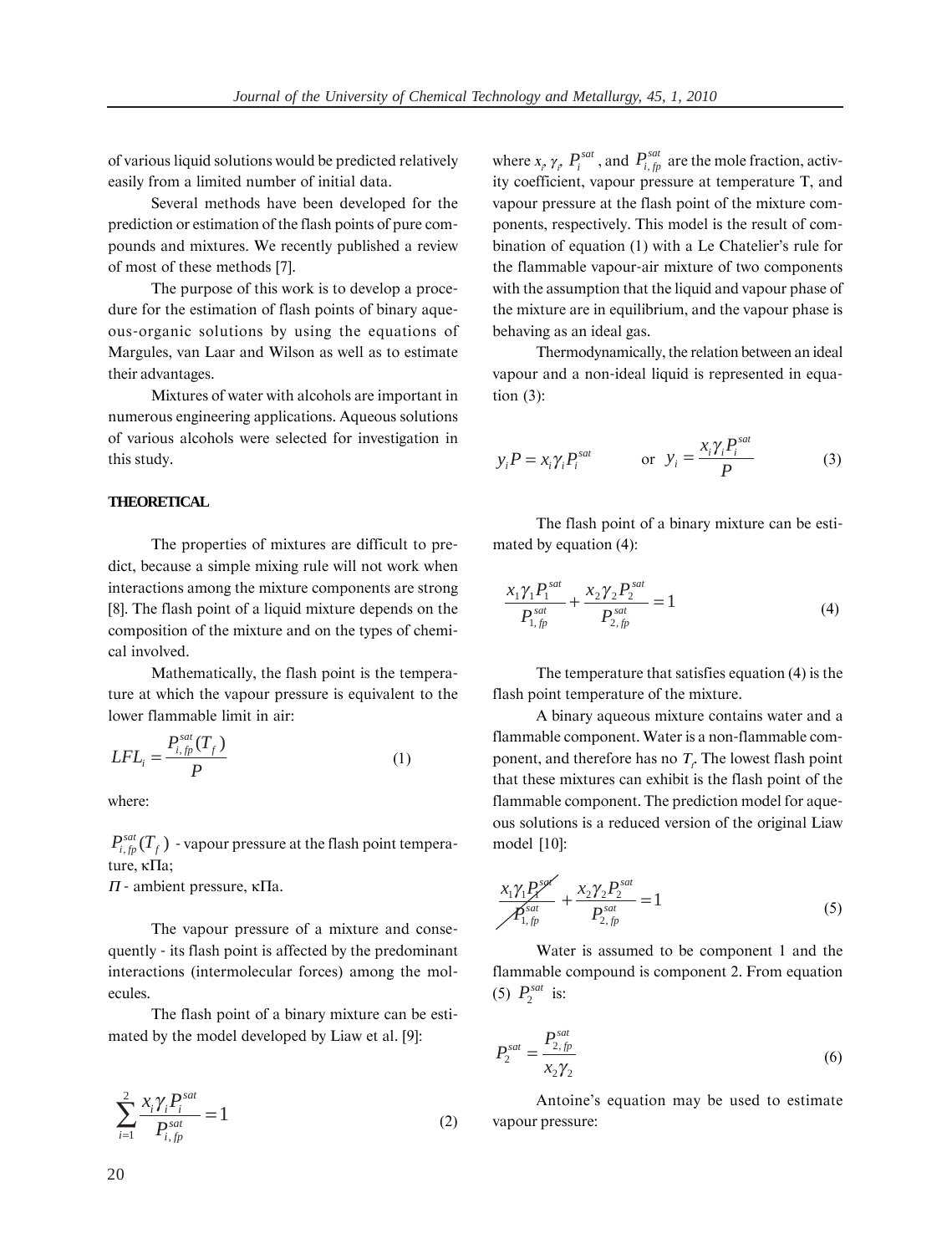| System                               | Margules |        | van Laar |        | Wilson   |          |
|--------------------------------------|----------|--------|----------|--------|----------|----------|
|                                      | A        | B      | A        | B      | cal/mol  | cal/mol  |
| Water $(1)$ -<br>Methanol $(2)$      | 0,5434   | 0,7923 | 0,5619   | 0,8041 | 520,6458 | 82,9876  |
| Water $(1)$ -<br>Ethanol (2)         | 0,7947   | 1,6022 | 0,9227   | 1,6798 | 953,2792 | 325,0757 |
| Water $(1)$ -<br>$n$ -Propanol $(2)$ | 0,7172   | 2,7070 | 1,1572   | 2,9095 | 1396,638 | 906,5256 |
| Water $(1)$ -<br>Isopropanol (2)     | 0,8976   | 2,3319 | 1,0938   | 2,4702 | 1230,208 | 659,5473 |

Table 1. Parameters for the Margules, van Laar and Wilson equations [16].

$$
\log P_i^{sat} = A_i - \frac{B_i}{t + C_i} \tag{7}
$$

The activity coefficient  $\gamma_2$  can be estimated by the use of several equations, such as the Margules equation [11], the van Laar equation, the Wilson equation [12], the NRTL equation [13], or the UNIQUAC equation  $[14]$ .

For an ideal solution, the activity coefficient of the liquid phase for any component is equal to unity, and equation (6) can be reduced to:

$$
P_2^{sat} = \frac{P_{2,fp}^{sat}}{x_2} \tag{8}
$$

### **FLASH POINT ESTIMATION PROCEDURE**

The Liaw model was used to predict the flash point of the following binary aqueous solutions: watermethanol, water-ethanol, water-n-propanol and waterisopropanol. The prediction results were compared with experimentally-derived data [10].

The information needed for the estimation of a binary mixture flash point is:

• flash points of the individual components of the mixture;

• vapour pressure of each mixture component;

• activity coefficient of each component.

The saturated vapour pressure of the pure substance, *i*, at its flash point,  $P_{i,fp}^{sat}$ , as presented in Eg. (5), can be estimated by substituting the flash point of component *i* into Antoine's equation.

The aqueous solutions are non-ideal solutions, and the activity coefficients are different than unity.

Each activity coefficient can be calculated by the Margules equation, van Laar equation or Wilson equation:

| Component   | Α      | в       | C      |
|-------------|--------|---------|--------|
| Methanol    | 8,0724 | 1574,99 | 238,7  |
| Ethanol     | 8,2133 | 1652,05 | 231,48 |
| n-Propanol  | 7,6192 | 1375,14 | 193,01 |
| Izopropanol | 8,1182 | 1580,92 | 219,62 |

Table 2. Antoine coefficients for the involved components<sup>\*</sup>.

$$
e^{k} \lg P(mmHg) = A - \frac{B}{t \left[ {}^{0}C \right] + C}
$$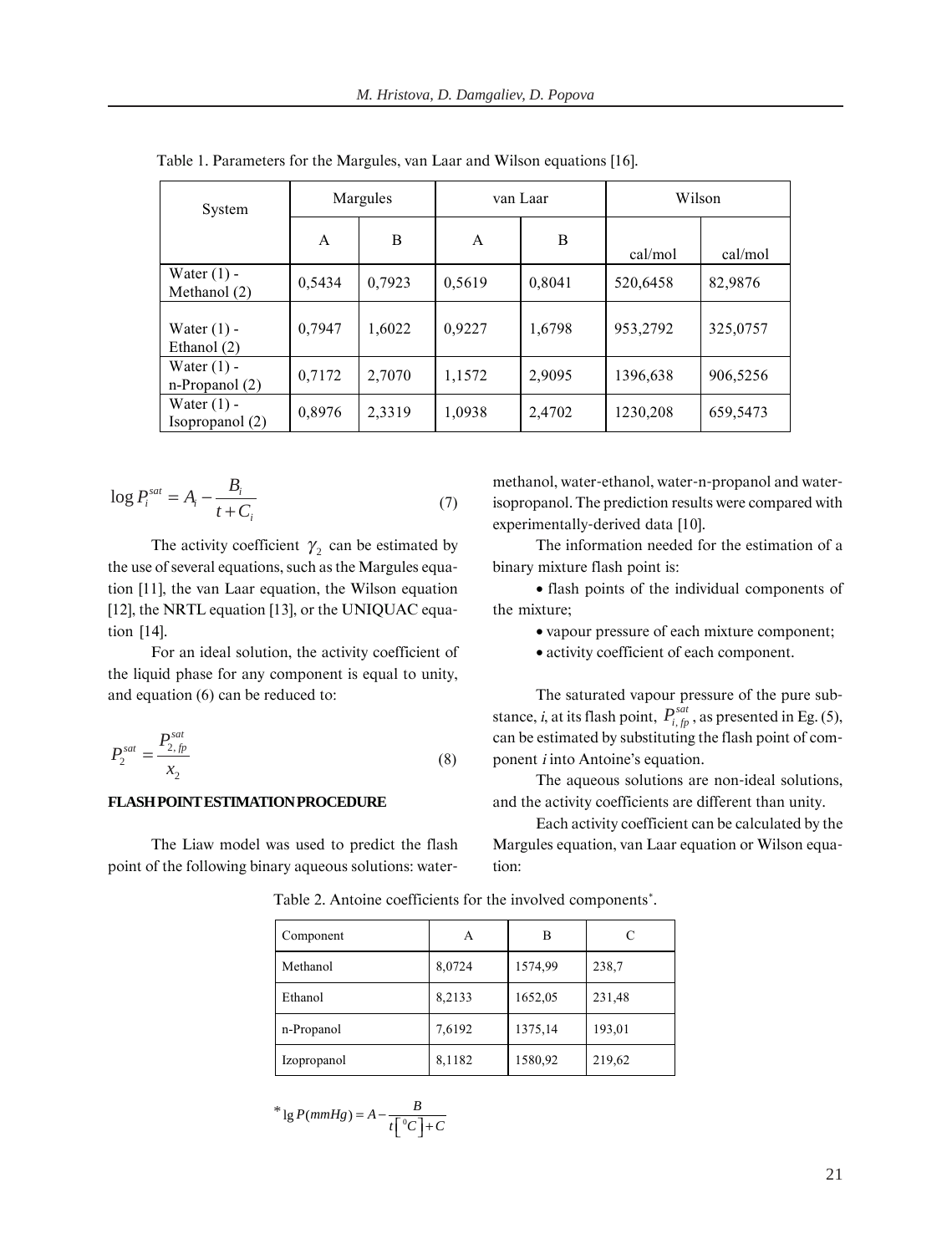

Fig. 1. Comparison of the estimated water (1)- methanol (2) mixture flash points with experimental data.



Fig. 2. Comparison of the estimated water (1)- ethanol (2) mixture flash points with experimental data.



Fig. 3. Comparison of the estimated water (1)- propanol (2) mixture flash points with experimental data.



Fig. 4. Comparison of the estimated water (1) - isopropanol (2) mixture flash points with experimental data.

| Component            | CAS<br>number | $T_{\text{fp}}$<br>$(^{\circ}C)$ | $T_{\text{boil}}$<br>$(^{o}C)$ | M<br>(kg/kmol) | $\rho$<br>$(g/cm^3)$ | (cm <sup>3</sup> /mol) |
|----------------------|---------------|----------------------------------|--------------------------------|----------------|----------------------|------------------------|
| Methanol             | $67-56-1$     | 10,0                             | 64,7                           | 32,04          | 0,7867               | 40,73                  |
| Ethanol              | $64 - 17 - 5$ | 13,0                             | 78,4                           | 46,07          | 0,789                | 58,68                  |
| n-Propanol           | $71 - 23 - 8$ | 23,0                             | 97,2                           | 60,1           | 0,8003               | 75,09                  |
| Isopropanol          | $67-63-0$     | 13,0                             | 82,3                           | 60,1           | 0,7853               | 76,53                  |
| $V_i^*$<br>$=M/\rho$ |               |                                  |                                |                |                      |                        |

Table 3. Characteristics of the studied alcohols.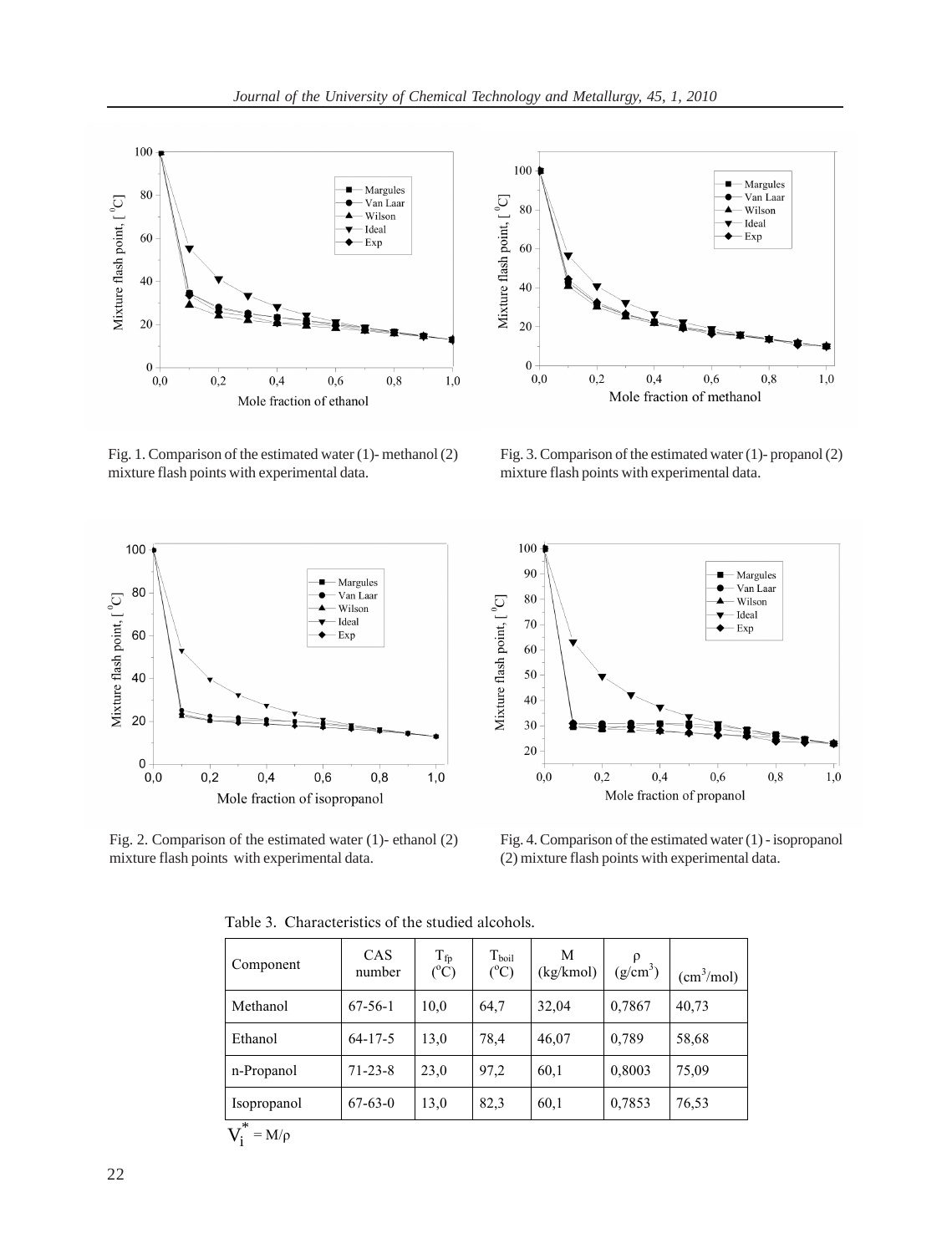Margules

$$
\ln \gamma_2 = (B + 2(A - B)x_2)x_1^2 \tag{9}
$$

van Laar

$$
\ln \gamma_2 = B \left[ \frac{Ax_1}{Ax_1 + Bx_2} \right]^2 \tag{10}
$$

Wilson

$$
\ln \gamma_2 = -\ln(x_1 \Lambda_{21} + x_2) - x_1 \left( \frac{\Lambda_{12}}{x_1 + x_2 \Lambda_{12}} - \frac{\Lambda_{21}}{x_1 \Lambda_{21} + x_2} \right) (11)
$$

$$
\Lambda_{12} = \frac{V_2}{V_1} \exp\left(\frac{-A_{12}}{RT}\right); \ \Lambda_{21} = \frac{V_1}{V_2} \exp\left(\frac{-A_{21}}{RT}\right) \tag{12}
$$

where  $V_i$  - molar volume in cm<sup>3</sup>/mol

R - universal gas constant cal/mol

T - temperature in K.

## **RESULTS AND DISCUSSION**

Flash point predictions assuming non-ideal behaviour using the different  $G<sup>ex</sup>$  (an excess free Gibbs energy) models were performed by iterative calculations in MathLab.

The relevant parameters for the equations to calculate the activity coefficients from literature are listed in Table 1. The Antoine coefficients for these substances were adopted from literature sources [15] and are listed in Table 2. Table 3 presents the parameters for the pure components, needed for the application of the Wilson equation.

The predictions for the water-alcohol mixtures are presented in Figs. 1-4. Calculated flash points by using the different equations for activity coefficients are comparable with the experimental data obtained from Liaw et al [10]. Larger deviations between the ideal predicted values and experimental data are obtained with increasing water content ( $x_1 > 0.8$ ) for the mixtures water-methanol and water-ethanol. The flash point of the water-ethanol mixture, predicted by the ideal solution model is higher - approximately 20 °C, when  $x_1 =$ 0.9. For the water-propanol and water-isopropanol mixtures, the ideal solution model predicts higher flash points values for  $x_1 > 0.4 - 0.5$ . Wilson's equation is more effective for dilute compositions than Margules or van Laar equations.

## **CONCLUSIONS**

The calculated flash points of water-alcohol mixtures are in a good agreement with experimental data. Equations for activity coefficients estimations are widely used because of their flexibility, simplicity, and ability to fit many systems. Wilson's equation is more effective for dilute compositions than the equations of Margules or van Laar.

### **REFERENCES**

- 1. D.A.Crowl, J.F Louvar, Chemical process safety: fundamentals with applications, Englewood Cliffs, N.Y., Printice-Hall, 1990.
- 2. Council Directive 67/548/EEC of 27 June 1967 on the approximation of laws, regulations and administrative provisions relating to the classification, packaging and labelling of dangerous substances.
- 3. Council Directive 1999/45/EC of 31 May 1999 concerning the approximation of laws, regulations and administrative provisions relating to the classification, packaging and labelling of dangerous preparations.
- 4. Regulation (EC) 1272/2008 of the European Parliament and of the Council of 16 December 2008 on classification, labelling and packaging of substances and mixtures - amending and repealing Directive  $67/548/EEC$  and  $1999/45/EC$ , and Regulation (EC) No 1907/2006.
- 5. CCPS/AIChE, Guidelines for Engineering Desing for Process Safety, American Institute of Chemical Engineers, New York, 1993.
- 6. F.P.Lees, Loss Prevention in the Process Industries, vol.1, 2nd ed., Butterworth-Heinemann, Oxford, UK, 1996.
- 7. M.Hristova, S. Tchaoushev, J. Univ. Chem. Technol. Met. (Sofia), 41, 3, 2006, 291-296.
- 8. M Vidal, W.J.Rogers, M.S.Mannan, Process Safety